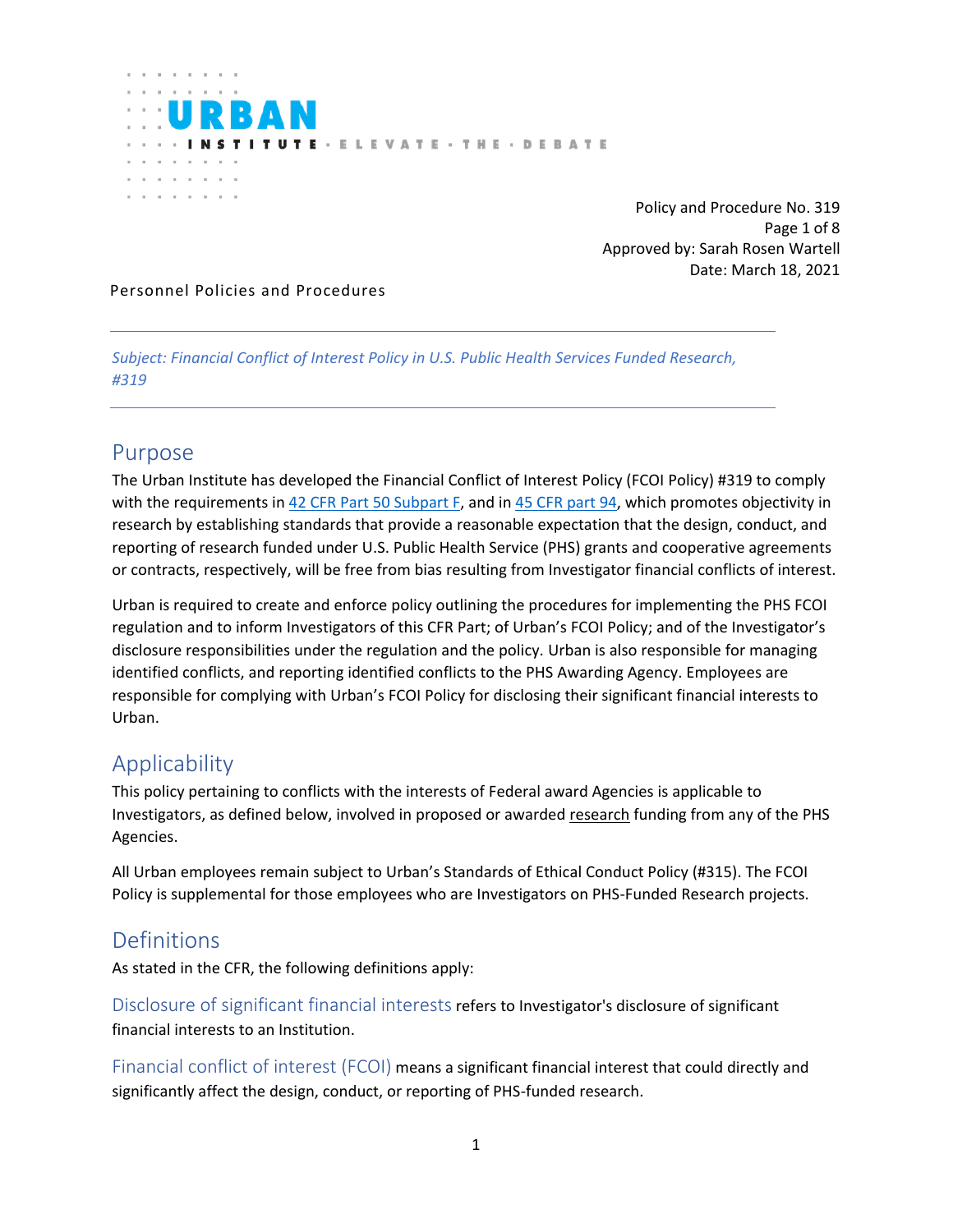FCOI report means Urban's report of a financial conflict of interest to a PHS Awarding Agency.

Financial interest means anything of monetary value, regardless if the value is readily ascertainable.

HHS means the United States Department of Health and Human Services, and any components of the Department to which the authority involved may be delegated.

Institutional Responsibilities an Investigator's professional responsibilities for which such Investigator was hired and which are conducted at or undertaken on behalf of Urban, which may include, but is not limited to, activities such as research, research consultation, teaching, outreach/extension, professional practice, institutional committee memberships and service on panels.

Investigator the project director or principal Investigator and any other person, regardless of title or position, who is responsible for the design, conduct, or reporting of research funded by the PHS, or proposed for such funding, which may include, for example, collaborators or consultants.

Manage actions taken to address a financial conflict of interest, which can include reducing or eliminating the financial conflict of interest, to ensure, to the extent possible, that the design, conduct, and reporting of research will be free from bias.

Management Plan: A plan to Manage a Financial Conflict of Interest.

PD/PI means a project director (PD) or principal Investigator (PI) of a PHS-funded research project; the PD/PI is included in the definitions of senior/key personnel and Investigator under this subpart.

PHS means the U.S. Public Health Service of the U.S. Department of Health and Human Services, and any components of the PHS to which the authority involved may be delegated, including the National Institutes of Health (NIH).

PHS Awarding Agency means the organizational unit of the PHS that funds the research that is subject to this subpart.

Public Health Service Act or PHS Act means the statute codified at 42 U.S.C. 201 et seq.

Research means a systematic investigation, study or experiment designed to develop or contribute to generalizable knowledge relating broadly to public health, including behavioral and social-sciences research. The term encompasses basic and applied research (e.g., a published article, book or book chapter) and product development (e.g., a diagnostic test or drug). As used in this subpart, the term includes any such activity for which research funding is available from a PHS Awarding Component through a grant or cooperative agreement, whether authorized under the PHS Act or other statutory authority, such as a research grant, career development award, center grant, individual fellowship award, infrastructure award, institutional training grant, program project, or research resources award.

Senior/key personnel means the PD/PI and any other person identified as senior/key personnel by the Institution in the grant application, progress report, or any other report submitted to the PHS by the Institution under this subpart.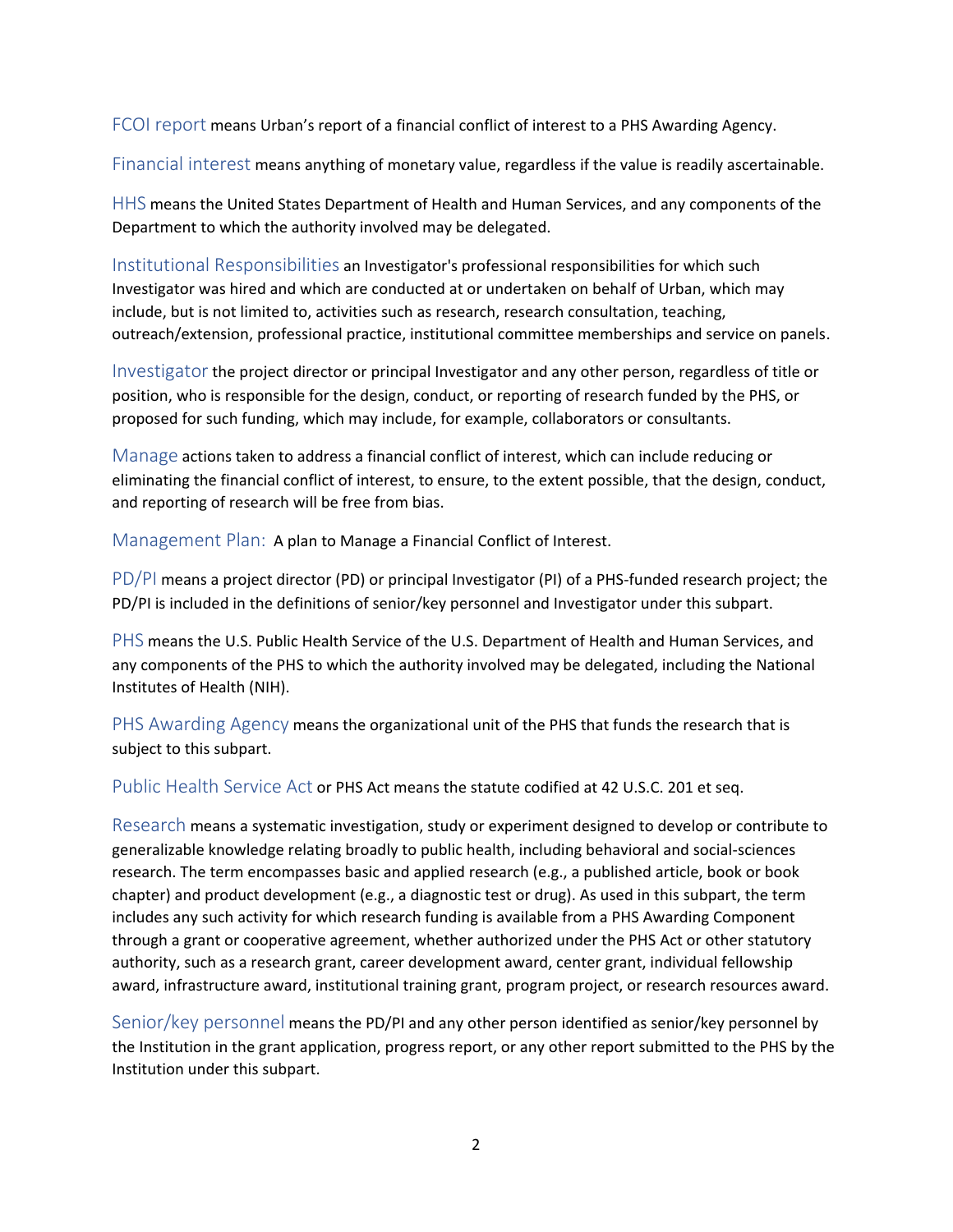#### Significant Financial Interest (SFI) means:

- 1. A financial interest consisting of one or more of the following interests of the Investigator (and those of the Investigator's spouse or domestic partner and dependent children) that reasonably appears to be related to the Investigator's institutional responsibilities:
	- a. With regard to any publicly traded entity, a significant financial interest exists if the value of any remuneration received from the entity in the twelve months preceding the disclosure and the value of any equity interest in the entity as of the date of disclosure, when aggregated, exceeds \$5,000. For purposes of this definition, remuneration includes salary and any payment for services not otherwise identified as salary (e.g., consulting fees, honoraria, paid authorship); equity interest includes any stock, stock option, or other ownership interest, as determined through reference to public prices or other reasonable measures of fair market value;
	- b. With regard to any non-publicly traded entity, a significant financial interest exists if the value of any remuneration received from the entity in the twelve months preceding the disclosure, when aggregated, exceeds \$5,000, or when the Investigator (or the Investigator's spouse or dependent children) holds any equity interest (e.g., stock, stock option, or other ownership interest); or
	- c. Intellectual property rights and interests (e.g., patents, copyrights), upon receipt of income related to such rights and interests.
- 2. Any reimbursed or sponsored travel (i.e., that which is paid on behalf of the Investigator and not reimbursed to the Investigator so that the exact monetary value may not be readily available), related to their institutional responsibilities; provided, however, that this disclosure requirement does not apply to travel that is reimbursed or sponsored by a Federal, state, or local government agency, an Institution of higher education as defined at 20 U.S.C. 1001(a), an academic teaching hospital, a medical center, or a research institute that is affiliated with an Institution of higher education.

The disclosure of reimbursed or sponsored travel must include:

- the purpose of the trip;
- the identity of the sponsor/organizer;
- the destination; and
- the duration of the trip.

The term significant financial interest does NOT include the following types of financial interests:

- salary, royalties, or other remuneration paid by Urban to the Investigator if the Investigator is currently employed or otherwise appointed by Urban, including intellectual property rights assigned to Urban and agreements to share in royalties related to such rights;
- income from investment vehicles, such as mutual funds and retirement accounts, as long as the Investigator does not directly control the investment decisions made in these vehicles;
- income from seminars, lectures, or teaching engagements sponsored by a federal, state, or local government agency, an Institution of higher education as defined at 20 U.S.C. 1001(a), an academic teaching hospital, a medical center, or a research institute that is affiliated with an Institution of higher education;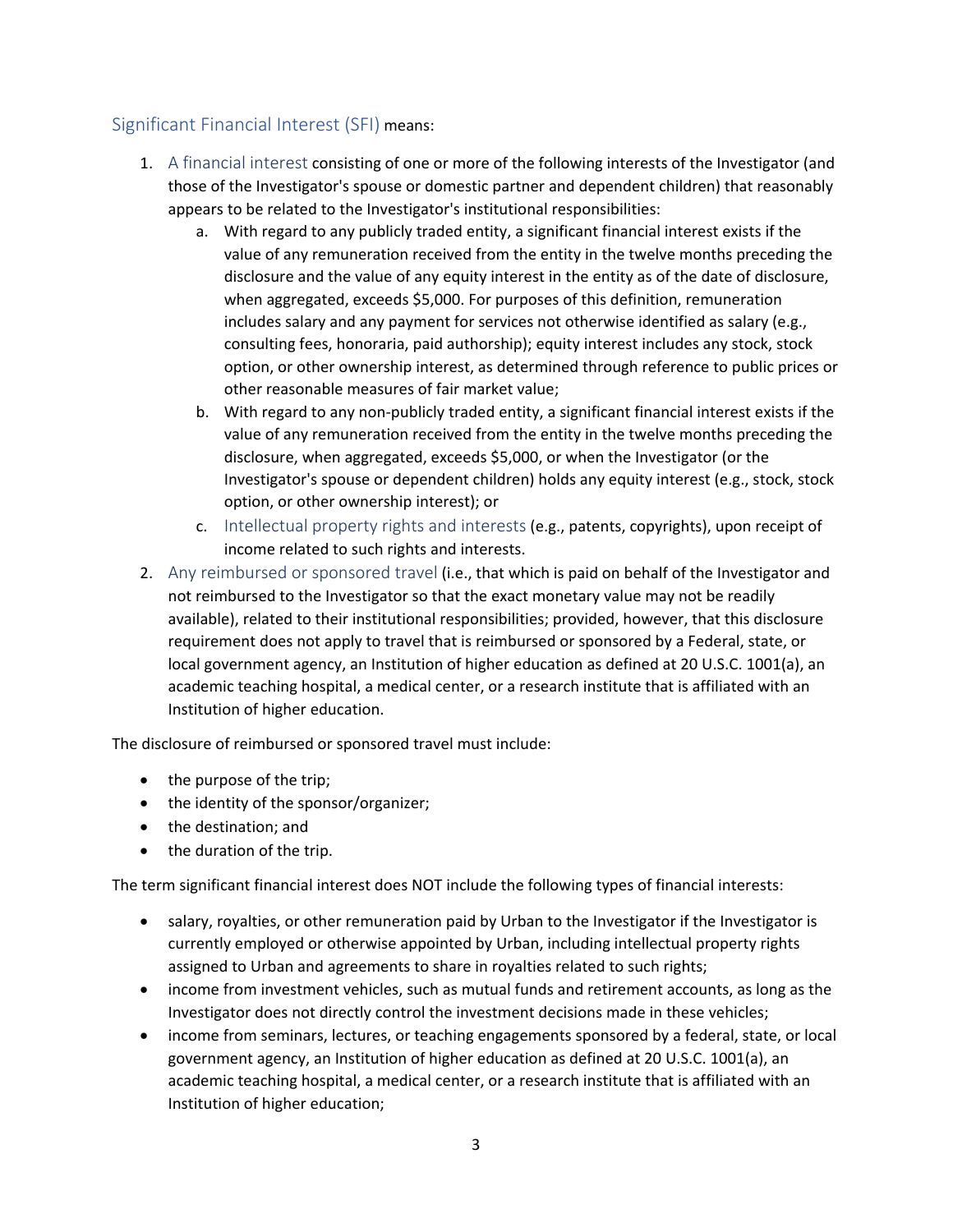• income from service on advisory committees or review panels for a federal, state, or local government agency, an Institution of higher education as defined at 20 U.S.C. 1001(a), an academic teaching hospital, a medical center, or a research institute that is affiliated with an Institution of higher education.

# **Training**

Each Investigator planning to participate in, or who are participating in, PHS-Funded Research are required to complete training related to FCOI, regardless if a FCOI exists. Financial Conflict of Interest Committee members and the Research Integrity Officer (ROI) will also be required to complete training related to FCOI, regardless if a FCOI exists. This training is not required for Urban staff who are not participating and do not plan to participate in PHS-Funded research unless they are involved in the FCOI policy review process (ROI and FCOI Committee members). Training must be completed in the following circumstances:

- Prior to engaging in PHS-Funded Research or conducting a review as the ROI or the FCOI Committee;
- At least every four (4) years;
- If an Investigator is new to Urban, within the sixty (60) days of commencement of employment (but not later than the beginning of PHS-Funded Research by the Investigator);
- If there are revisions to the FCOI Policy or procedures in any manner that affects the requirements of Investigator;
- Urban finds that an Investigator is non-compliant with the FCOI Policy or Management Plan.

Training, or access to training, shall be provided by Urban and shall include information regarding the FCOI Policy, PHS regulations, and the Investigator's responsibilities under the FCOI Policy and the PHS Regulations to disclose Significant Financial Interests of the Investigator (and of the Investigator's spouse and dependent children).

### **Disclosure**

Investigators are required to disclose all SFI (and those of the Investigator's spouse or domestic partner and dependent children) that reasonably appear to be related to their Institutional Responsibilities OR if no such SFI exists. The Investigator shall disclose as follows:

### At time of Application

Each Investigator, including a subrecipient Investigator, if applicable, planning to participate in PHS-Funded Research must disclose if an SFI exists or certify a SFI does not exist by submitting a Financial Conflict of Interest Disclosure Form to the Research Integrity Officer (RIO) [Senior Vice President of Research] prior to submission of an application for PHS-Funded Research.

#### Updates

**Annual**: Each Investigator, including a subrecipient Investigator, if applicable, must submit an updated Financial Conflict of Interest Disclosure Form at least annually, during the period of the award, beginning with the anniversary date of the award.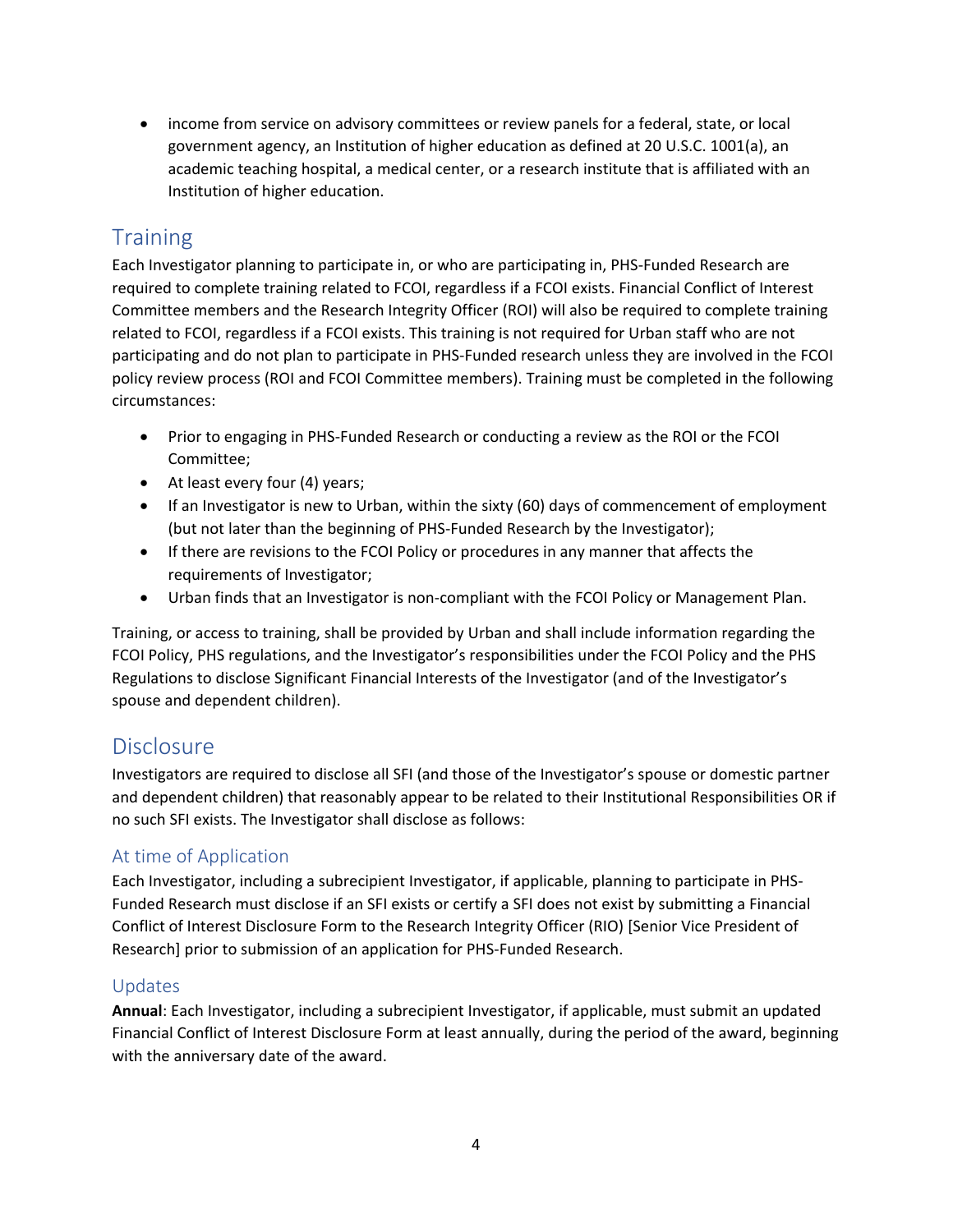The annual disclosure shall include: (a) any new information that was not disclosed to the RIO either initially or subsequently (e.g. any FCOI identified on a PHS-Funded Research project that was transferred from another institution); and (b) updated information regarding any previously disclosed Significant Financial Interest (e.g., the updated value of a previously disclosed equity interest).

Annual updates shall be required of all Investigators participating in a PHS-Funded Research project, regardless of whether an SFI was previously disclosed.

**Within 30 days**: Each Investigator, including a subrecipient Investigator, if applicable, must disclose a SFI by submitting an updated Financial Conflict of Interest Disclosure Form to the RIO within thirty days of discovering or acquiring (e.g., through purchase, marriage/domestic partnership, or inheritance) a new SFI.

#### Review

Prior to Urban's expenditure of any funds under a PHS-Funded Research project, the RIO will review all Financial Conflict of Interest Disclosure Forms and determinations shall be made, as applicable, and consistent with the FCOI Policy and PHS regulations. The RIO shall determine with reasonable discretion, whether any SFI is related to PHS-Funded Research. An SFI is related to PHS-Funded Research if (as reasonably determined by the RIO):

- the SFI could be affected by the PHS-Funded Research; or
- the SFI is in an entity whose financial interest could be affected by the PHS-Funded Research.

If the SFI is related to PHS-Funded Research, the RIO, shall then determine, with reasonable discretion, whether a FCOI exists.

• A FCOI exists if the SFI could directly and significantly affect the design, conduct, or reporting of PHS-Funded Research.

The RIO may refer the matter to the Financial Conflict of Interest Committee to conduct any review and/or determination regarding whether an SFI is related to PHS-Funded Research and/or whether a FCOI exists.

The RIO (or designated Committee) may involve the Investigator, the relevant Research Vice President, and others, as provided herein, in the determination of whether an SFI is related to PHS-Funded Research and/or whether a FCOI exists.

If it is determined that (a) an SFI is related to PHS-Funded Research and (b) an FCOI exists, the RIO shall communicate the determination to the Investigator and the relevant Research Vice President.

If the RIO and other relevant parties cannot agree on a satisfactory determination of the matter giving rise to the conflict or if the matter is, in the reasonable judgment of any one of them, significant, any one of them may refer the matter to a Leadership Committee comprised of the Executive Office, VP of Human Resources, VP Controller and Assistant Treasurer, or the designee of any one of them. Any one of these individuals may refer the matter to the Audit Committee for final resolution. If the affected individual is a Vice President, that person shall recuse themselves from the discussions, and the matter shall go directly to the President, or their designee, and may be referred to the Audit Committee.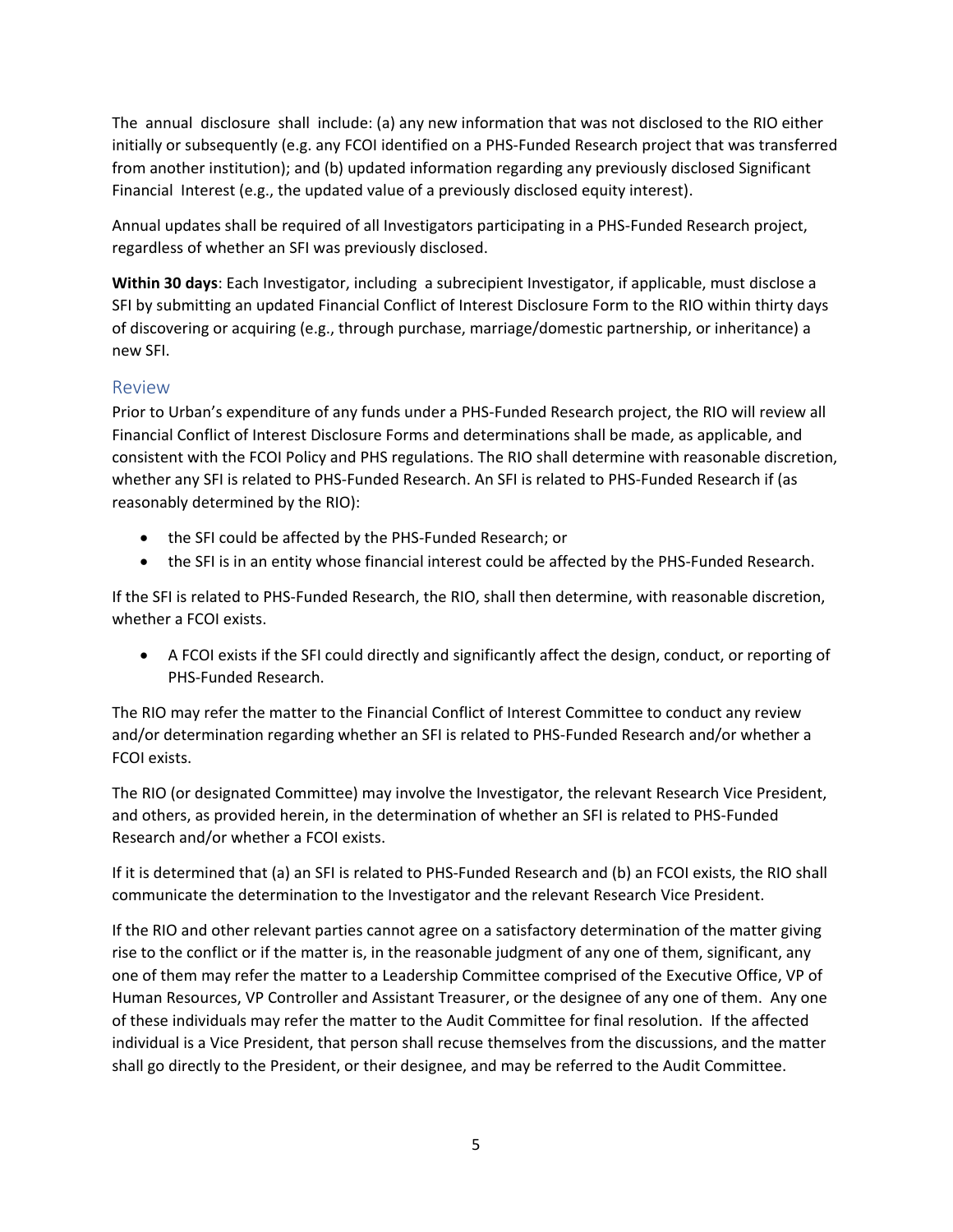### Management of FCOIs (Management Plan)

If an FCOI has been identified, the RIO and Center Vice President will work with the Investigator to implement a Management Plan to manage, reduce, or eliminate any actual or potential FCOI presented by an SFI within 60 days. Possible approaches include, but are not limited to the following:

- Public disclosure of significant financial interests;
- Appointment of independent monitor(s) capable of taking measures to protect the design, conduct, and reporting of the research against bias resulting from the FCOI;
- Modification of the research plan;
- Change of personnel or personnel responsibilities or disqualification of personnel from participation in all or a portion of the related project or research;
- Reduction or elimination of the significant financial interest (e.g., sale of an equity interest); or
- Severance of relationships that create actual or potential financial conflicts.

#### Retrospective Review:

Whenever an FCOI is not identified or managed in a timely manner including:

- Investigator failure to disclose within 30 days an SFI that is determined to constitute an FCOI;
- Urban failure to review or manage an FCOI within sixty days; or
- Failure by the Investigator to comply with a FCOI Management Plan.

Urban shall, within 120 days of the determination of noncompliance, complete a retrospective review of the Investigator's activities and the research project to determine whether any research, or portion thereof, conducted during the time period of the noncompliance, was biased in the design, conduct, or reporting of such research. Urban shall document this retrospective review.

Such documentation shall include, but not necessarily be limited to, the following key elements:

- Project number;
- Project title;
- PD/Pl;
- Name of the Investigator with the FCOI;
- Name of the entity with which the Investigator has a financial conflict of interest;
- Reason(s) for the retrospective review;
- Detailed methodology used for the retrospective review (e.g., methodology of the review process, composition of the review panel, documents reviewed);
- Findings of the review; and
- Conclusions of the review.

Based on the results of the retrospective review, if appropriate, Urban shall update the previously submitted FCOI report to the appropriate PHS Agency, specifying the actions that will be taken to manage the financial conflict of interest going forward.

### Reporting

Urban must report FCOIs to PHS.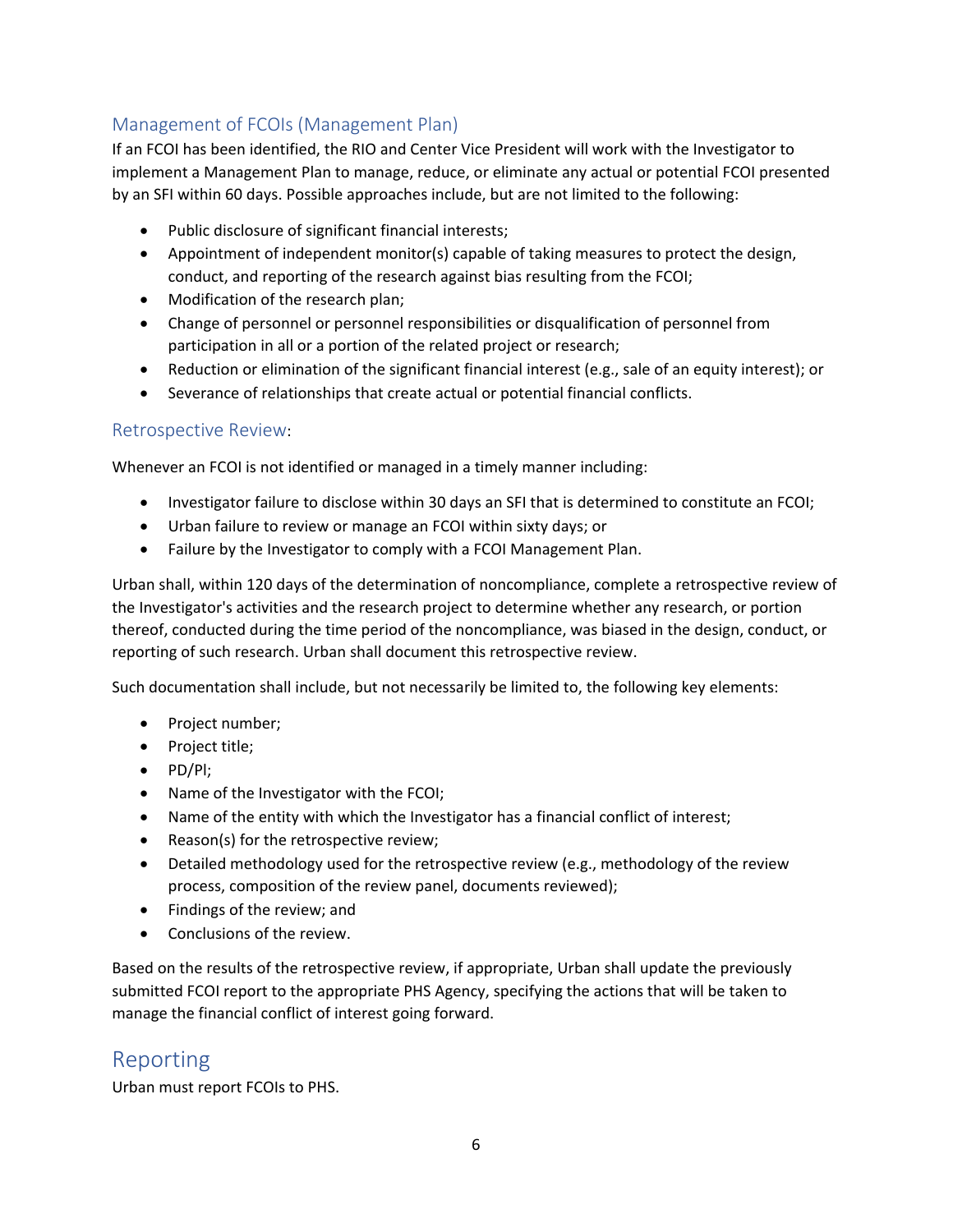Content: For all PHS-Funded Research projects and prior to expenditure of any funds under the award, Urban is required to report to the PHS Awarding Agency the existence of an FCOI and submit an FCOI report.

Timing: Urban is responsible for submitting FCOI reports to the PHS Award Agency:

- Initially (prior to expenditure of PHS-Funded Research);
- Within 60 days of any subsequently identified FCOI following the initial FCOI report during an ongoing PHS-Funded Research project (e.g. upon the participation of an Investigator who is new to the PHS-Funded Research project); and
- Annually during the award period.

Annual FCOI Reports: For any FCOI previously reported by Urban with regard to an ongoing PHS-Funded Research project, Urban shall provide to the PHS Awarding Agency an annual FCOI report that addresses the status of the FCOI and any changes to the Management Plan for the duration of the PHSfunded research project. The annual FCOI report shall specify whether the FCOI is still being managed or explain why the FCOI no longer exists. Urban shall provide annual FCOI reports to the PHS Awarding Agency for the duration of the project period (including extensions with or without funds) in the time and manner specifically specified by the PHS Awarding Agency.

# Resolution of FCOI disputes

In situations where disputes arise around an Investigator's FCOI (whether FCOI was disclosed or undisclosed to Urban by the Investigator), such disputes will be referred to the Financial Conflict of Interest Committee. Depending on nature, circumstances, and value of FCOI in dispute, the Committee may refer disputes to Urban's Executive Office or to Urban's Office of Human Resources.

# Public Accessibility of FCOI Policy and FCOI Information

Urban's Financial Conflict of Interest Policy in PHS-Funded Research publicly available via this web site: [www.urban.org.](http://www.urban.org/)

Urban will make information available concerning identified PHS-related FCOIs involving Senior/Key Personnel FCOIs via written response to any requestor within 5 business days of a request made to FCOI@urban.org.

Urban will update such information as specified by the PHS requirements. This information will include:

- Name of the Investigator,
- Investigator's title and role with respect to the research project,
- Name of the entity in which the SFI is held,
- The nature of the SFI, and
- The approximate dollar value of the SFI or a statement that the interest is one whose value cannot be readily determined through reference to public process or other reasonable measures of fair market value.